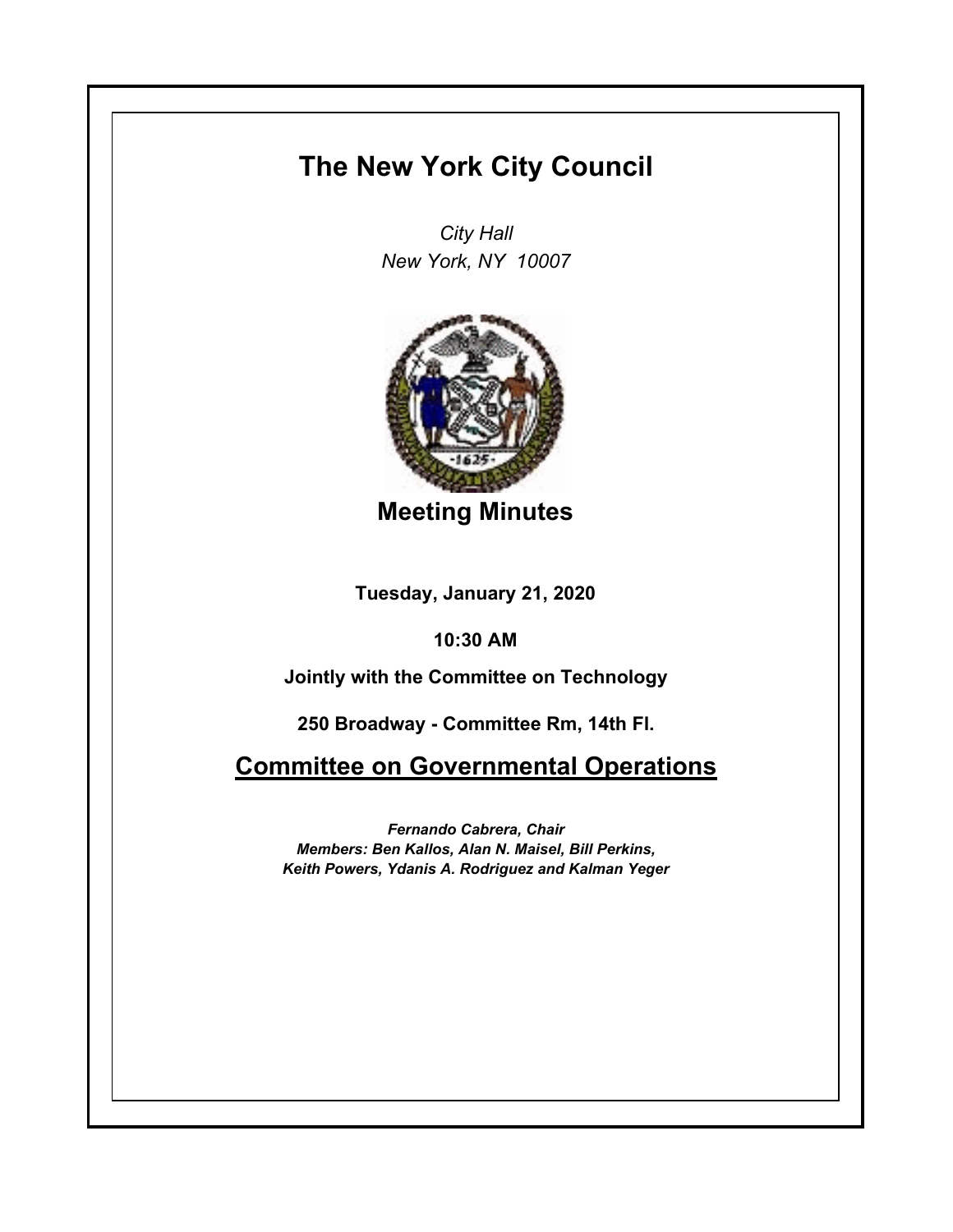| Roll Call     |                                                                                                                                                                                                                                                                                         |
|---------------|-----------------------------------------------------------------------------------------------------------------------------------------------------------------------------------------------------------------------------------------------------------------------------------------|
|               | <b>Present:</b> Cabrera, Kallos, Maisel, Perkins, Powers, Rodriguez and Yeger                                                                                                                                                                                                           |
|               | Other Council Members Attending: Koo, Holden, Matteo, Ayala, Adams, Constantinides<br>and Ulrich                                                                                                                                                                                        |
| T2020-5595    | Oversight - 311                                                                                                                                                                                                                                                                         |
|               | <b>Attachments:</b> Committee Report, Hearing Transcript                                                                                                                                                                                                                                |
|               | This Oversight was Hearing Held by Committee                                                                                                                                                                                                                                            |
|               | <b>Attachments:</b> Committee Report, Hearing Transcript                                                                                                                                                                                                                                |
|               | This Oversight was Filed, by Committee                                                                                                                                                                                                                                                  |
| Int 0062-2018 | A Local Law to amend the administrative code of the city of New<br>York, in relation to requiring that the 311 website, app, and phone<br>line allow for persons to request snow and ice removal on<br>pedestrian bridges and that those reports be routed to the<br>appropriate agency |
|               | Attachments: Summary of Int. No. 62, Int. No. 62, January 31, 2018 - Stated Meeting<br>Agenda, Committee Report 1/21/20, Hearing Transcript 1/21/20                                                                                                                                     |
|               | This Introduction was Hearing Held by Committee                                                                                                                                                                                                                                         |
|               | Attachments: Summary of Int. No. 62, Int. No. 62, January 31, 2018 - Stated Meeting<br>Agenda, Committee Report 1/21/20, Hearing Transcript 1/21/20                                                                                                                                     |
|               | This Introduction was Laid Over by Committee                                                                                                                                                                                                                                            |
| Int 0462-2018 | A Local Law to amend the New York city charter, in relation to<br>requiring the 311 call center to log complaints about locations<br>without street addresses                                                                                                                           |
|               | Attachments: Summary of Int. No. 462, Int. No. 462, February 14, 2018 - Stated Meeting<br>Agenda, Committee Report 1/21/20, Hearing Transcript 1/21/20                                                                                                                                  |
|               | This Introduction was Hearing Held by Committee                                                                                                                                                                                                                                         |
|               | Attachments: Summary of Int. No. 462, Int. No. 462, February 14, 2018 - Stated Meeting<br>Agenda, Committee Report 1/21/20, Hearing Transcript 1/21/20                                                                                                                                  |
|               | This Introduction was Laid Over by Committee                                                                                                                                                                                                                                            |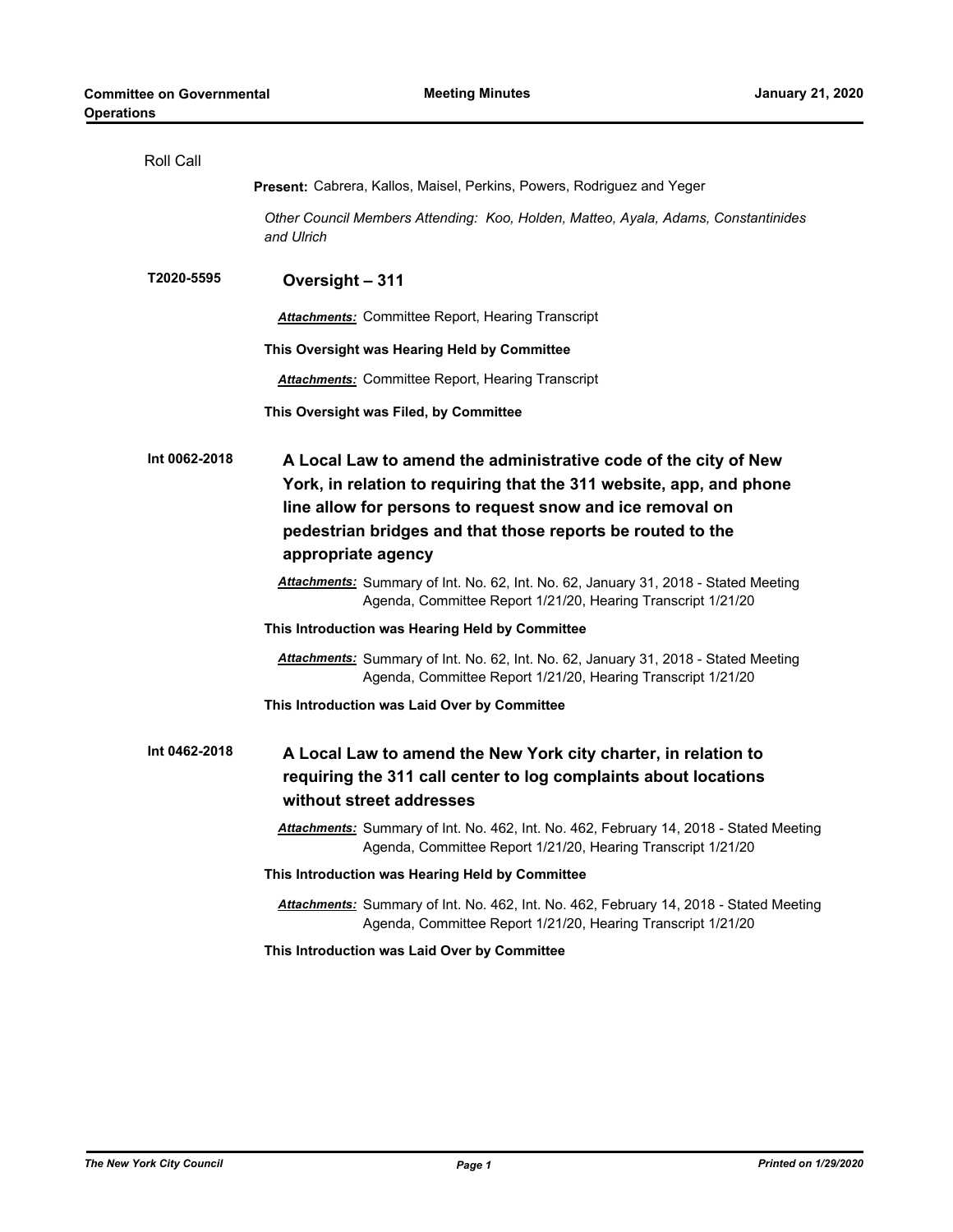| Int 1420-2019 | A Local Law in relation to requiring a study and report on<br>unsubstantiated 311 complaints                                                                                                                                                                                                                                                                                                   |
|---------------|------------------------------------------------------------------------------------------------------------------------------------------------------------------------------------------------------------------------------------------------------------------------------------------------------------------------------------------------------------------------------------------------|
|               | Attachments: Summary of Int. No. 1420-B, Summary of Int. No. 1420-A, Summary of Int.<br>No. 1420, Int. No. 1420, February 13, 2019 - Stated Meeting Agenda with<br>Links to Files, Hearing Transcript - Stated Meeting 2-13-19, Proposed Int.<br>No. 1420-A - 9/9/19, Proposed Int. No. 1420-B - 12/17/19, Committee<br>Report 1/21/20, Hearing Transcript 1/21/20<br>Proposed Int. No. 1420-B |
|               | This Introduction was Hearing Held by Committee                                                                                                                                                                                                                                                                                                                                                |
|               | Attachments: Summary of Int. No. 1420-B, Summary of Int. No. 1420-A, Summary of Int.<br>No. 1420, Int. No. 1420, February 13, 2019 - Stated Meeting Agenda with<br>Links to Files, Hearing Transcript - Stated Meeting 2-13-19, Proposed Int.<br>No. 1420-A - 9/9/19, Proposed Int. No. 1420-B - 12/17/19, Committee<br>Report 1/21/20, Hearing Transcript 1/21/20                             |
|               | This Introduction was Amendment Proposed by Comm                                                                                                                                                                                                                                                                                                                                               |
|               | Attachments: Summary of Int. No. 1420-B, Summary of Int. No. 1420-A, Summary of Int.<br>No. 1420, Int. No. 1420, February 13, 2019 - Stated Meeting Agenda with<br>Links to Files, Hearing Transcript - Stated Meeting 2-13-19, Proposed Int.<br>No. 1420-A - 9/9/19, Proposed Int. No. 1420-B - 12/17/19, Committee<br>Report 1/21/20, Hearing Transcript 1/21/20                             |
|               | This Introduction was Laid Over by Committee                                                                                                                                                                                                                                                                                                                                                   |
| Int 1525-2019 | A Local Law to amend the administrative code of the city of New<br>York, in relation to conducting 311 customer satisfaction surveys<br>in designated citywide languages                                                                                                                                                                                                                       |
|               | Attachments: Summary of Int. No. 1525-A, Summary of Int. No. 1525, Int. No. 1525, April<br>18, 2019 - Stated Meeting Agenda with Links to Files, Hearing Transcript -<br>Stated Meeting 4-18-19, Minutes of the Stated Meeting - April 18, 2019,<br>Proposed Int. No. 1525-A - 12/11/19, Committee Report 1/21/20, Hearing<br>Transcript 1/21/20<br>Proposed Int. No. 1525-A                   |
|               |                                                                                                                                                                                                                                                                                                                                                                                                |
|               | This Introduction was Hearing Held by Committee                                                                                                                                                                                                                                                                                                                                                |
|               | Attachments: Summary of Int. No. 1525-A, Summary of Int. No. 1525, Int. No. 1525, April<br>18, 2019 - Stated Meeting Agenda with Links to Files, Hearing Transcript -<br>Stated Meeting 4-18-19, Minutes of the Stated Meeting - April 18, 2019,<br>Proposed Int. No. 1525-A - 12/11/19, Committee Report 1/21/20, Hearing<br>Transcript 1/21/20                                               |
|               | This Introduction was Amendment Proposed by Comm                                                                                                                                                                                                                                                                                                                                               |
|               | Attachments: Summary of Int. No. 1525-A, Summary of Int. No. 1525, Int. No. 1525, April<br>18, 2019 - Stated Meeting Agenda with Links to Files, Hearing Transcript -<br>Stated Meeting 4-18-19, Minutes of the Stated Meeting - April 18, 2019,<br>Proposed Int. No. 1525-A - 12/11/19, Committee Report 1/21/20, Hearing<br>Transcript 1/21/20                                               |

## **This Introduction was Laid Over by Committee**